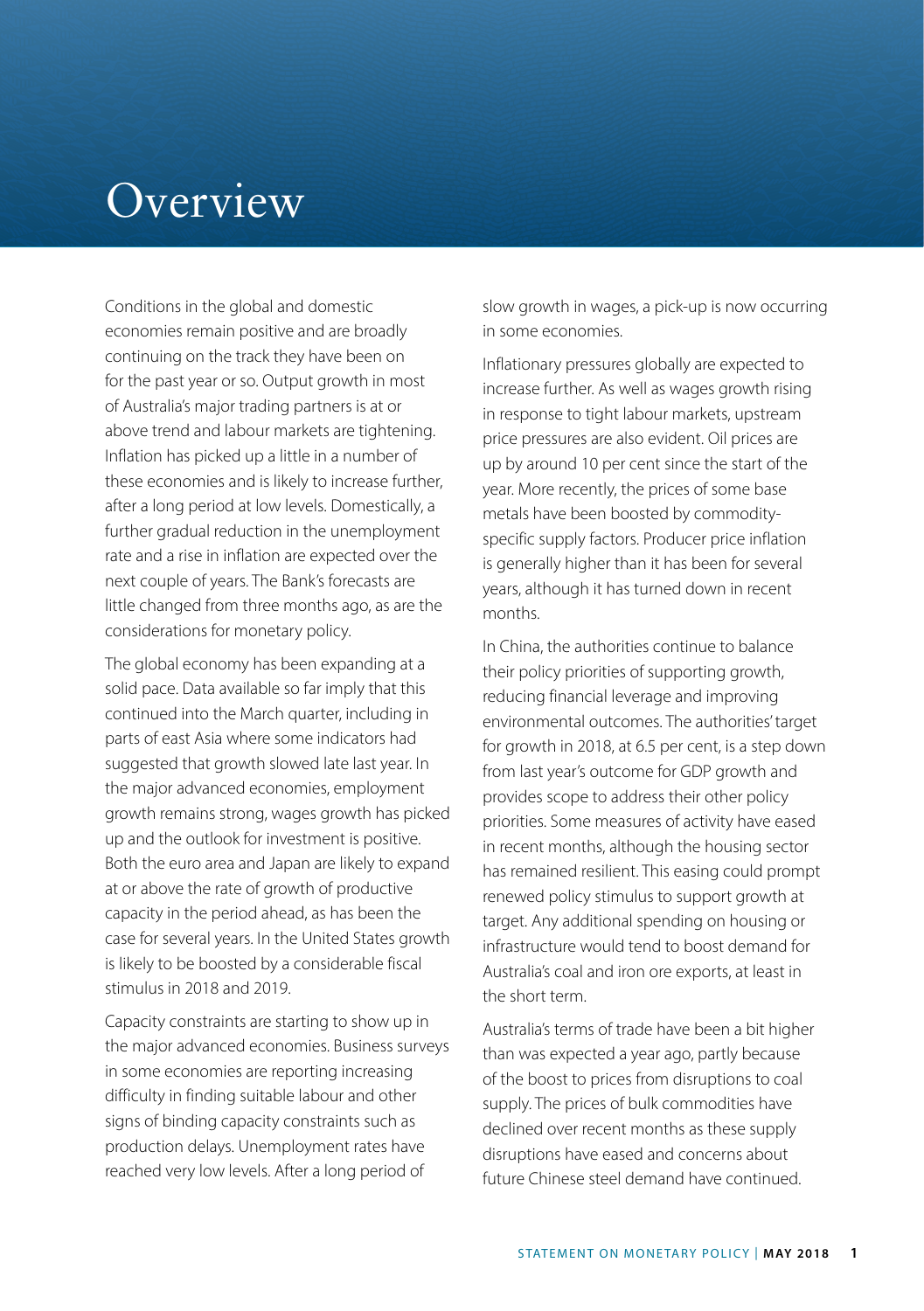These prices, and thus Australia's terms of trade, are expected to decline somewhat over coming years, because Chinese demand for these commodities is likely to moderate and further low-cost supply will come on line. The terms of trade are nonetheless expected to remain significantly higher than the averages of past decades.

As always, there are a number of risks to the outlook for global growth. Recent announcements of trade protectionist measures by the US and Chinese authorities involve only a small share of their total trade and are therefore unlikely to affect growth noticeably. A significant escalation in trade protectionism would, however, derail the global economic expansion.

There are also scenarios in which global demand and inflation are stronger than expected. If that occurred, it could prompt a faster tightening of monetary policy and financial conditions in the major advanced economies than many observers expect. Financial market pricing currently implies that solid global growth can continue without sparking much of an increase in inflation. A significant reappraisal of the inflation outlook could result in higher yields and affect financial market pricing.

Any increase in yields arising from increased inflation expectations would occur on top of the effects of the recent moderate tightening in money market conditions in the United States and some other markets, which has occurred for several reasons unrelated to expectations about monetary policy. This has increased the cost of funding for a range of financial institutions in Australia as well as the borrowing costs for some businesses.

More broadly, global financial conditions remain accommodative, even though credit spreads have widened a little. Financial market volatility has increased since last year but remains fairly

low. The US dollar has appreciated against most currencies, including the Australian dollar. On a trade-weighted basis, the Australian dollar has depreciated a little lately but remains in the range it has been in for the past couple of years. A significant appreciation of the Australian dollar would tend to dampen future output growth and inflation.

Growth in the domestic economy is expected to have picked up in the March quarter, as coal exports recovered from disruptions to supply and liquefied natural gas (LNG) exports increased further. Recent data, including revisions to prior quarters, imply that there was a bit more momentum in domestic demand in the second half of 2017 than previously reported. Beyond that, the forecasts for GDP growth are little changed. Growth is still expected to be a bit above 3 per cent from late 2018. Growth at these rates would typically imply that spare capacity will continue to be absorbed.

Business conditions are very positive. Survey-based measures of conditions are above average in all industries, including mining and retail, which had previously been reporting much weaker conditions. Profits for both listed companies and the corporate sector generally increased over 2017. Non-mining business investment increased by 12½ per cent over the year and ongoing investment in new public infrastructure is boosting activity for some businesses.

The outlook for non-mining business investment is for continued expansion. An increasing number of firms are reporting that they face capacity constraints, and survey measures of investment intentions also suggest that further solid growth in investment is likely. Currently, investment growth is being led by construction, particularly office buildings. Growth in other types of investment, such as machinery and equipment, is expected to pick up in the period ahead.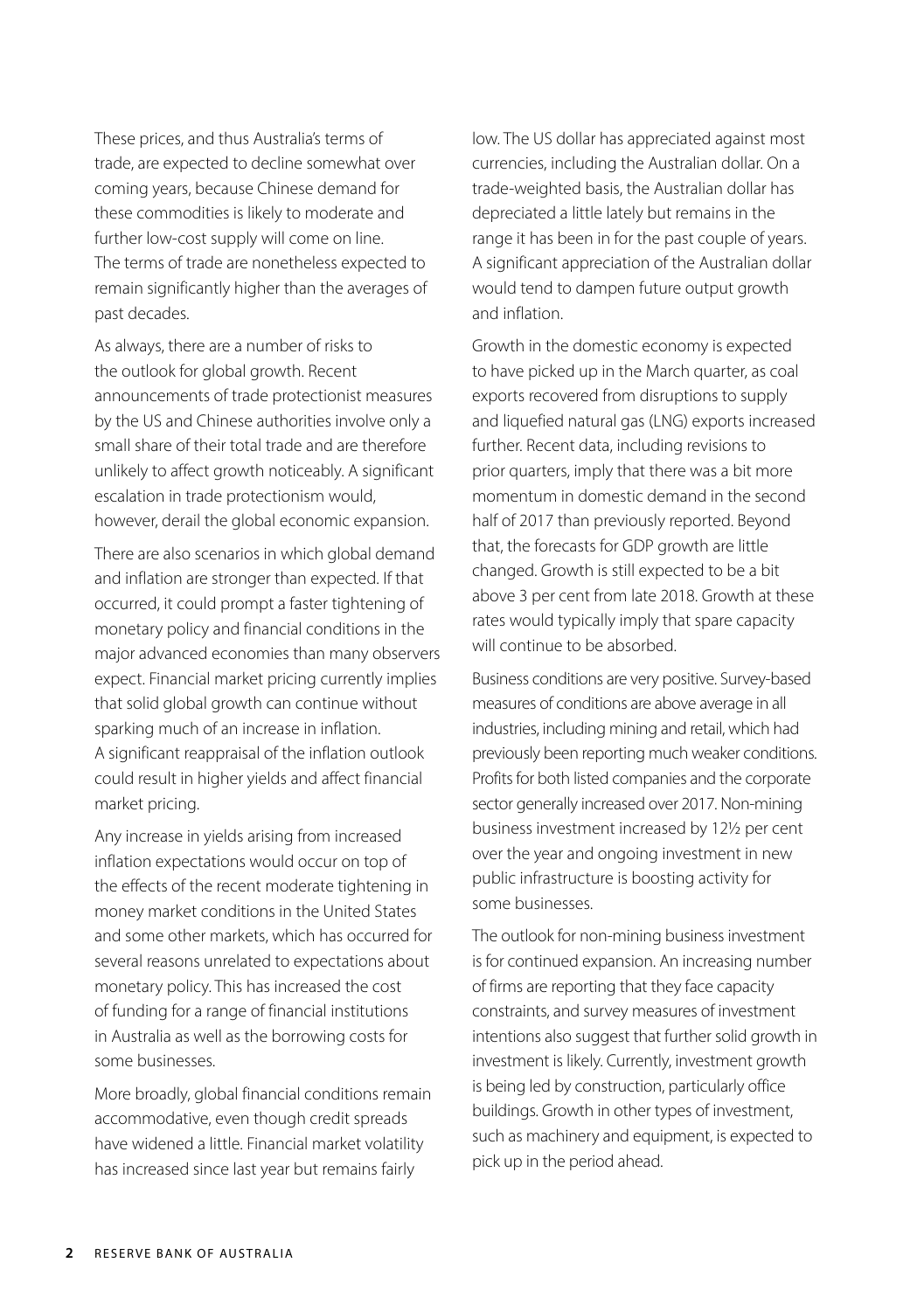Mining investment held up a little more over the past year than earlier expected, but is still likely to decline further in the period ahead as large LNG projects are completed. The trough in mining investment is now expected to be in late 2018 or early 2019, which is a bit later than the Bank's previous forecasts implied. Further out, a pick-up in sustaining mining investment is likely, but this will contribute much less to overall growth than the earlier boom in investment in production capacity.

Dwelling investment is expected to remain at a high level but have little effect on overall economic growth. Residential building approvals have stepped down from their peak levels in mid 2016 but remain high. Building activity has been supported by the large pipeline of work yet to be done, which has increased to reach historically high levels. Renovation activity has been lower than historical relationships with new home building would suggest.

Conditions in the Sydney and Melbourne established housing markets have eased. Nationwide measures of housing prices were little changed over the past six months, and price falls were recorded in some areas. The flow of new borrowing has slowed, especially for investors, as has housing credit growth. Credit standards have tightened a bit further recently and it is possible that they will be tightened again in the context of the current high level of public scrutiny.

Growth in household consumption has picked up since early 2017; recent data revisions imply that household consumption growth was more resilient to weak income growth than earlier reported. Indications are that consumption growth remained solid in the March quarter. Consumer sentiment also remains above average. Household income growth has been weak despite rapid growth in employment;

wages growth has been low and compositional change in the labour force has weighed on average earnings per hour. This weakness in income growth has presented a risk to the consumption forecast for some time. The high level of household debt also carries certain risks, including that households' spending decisions might become more sensitive to unexpected weakness in income or wealth.

Employment growth has been very strong over the past year, although it has slowed in recent months. Labour force participation increased significantly over the past year or so, especially for females and older workers. The unemployment rate is lower than in early 2017, but has been around 5½ per cent for some months. Forward indicators point to aboveaverage growth in employment in coming months, and a resumption of the gradual decline in the unemployment rate is expected. The unemployment rate is forecast to reach 5¼ per cent by mid 2019.

As the labour market tightens, wages growth is expected to pick up gradually. The wage price index measure of wages growth, which abstracts from compositional change, has increased a little but remains low. Broader measures of labour income growth have, as noted above, been subdued. The Bank's liaison suggests that a higher share of firms are now expecting a pick-up in wages growth over the year ahead, although most still expect little change. Also, business surveys suggest that a higher share of firms are finding it more difficult to find suitable workers.

Inflation remains low but has troughed and is expected to increase gradually over the next few years. Inflation in the March quarter was broadly in line with earlier expectations. Headline inflation was 0.5 per cent in the quarter and unchanged at 1.9 per cent over the year. Underlying inflation was about ½ per